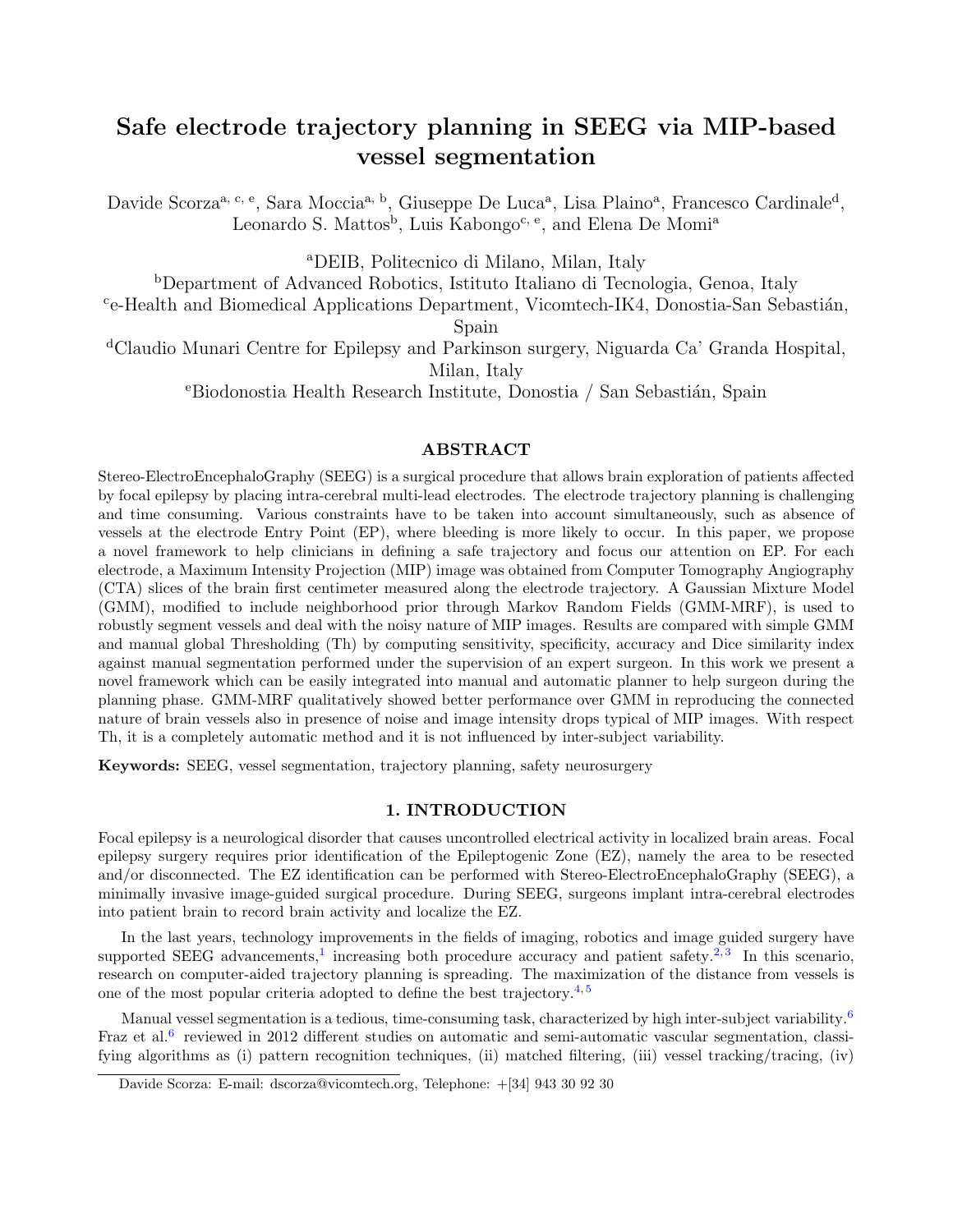

Figure 1. Maximum Intensity Projection (MIP) extraction. For each electrode, the MIP image is obtained projecting a portion of the volume on the perpendicular plane to the electrode insertion direction.

<span id="page-1-2"></span>mathematical morphology, (v) multiscale approaches, (vi) model based approaches and (vii) parallel/hardware based approaches. Simple thresholding was used,  $4,7$  $4,7$  with the main drawback of being sensitive to noise and image inhomogeneities. Du et al.<sup>[8](#page-7-2)</sup> used thresholding on a pre-processed image where vessels were enhanced with using the popular multiscale vesselness presented in.[9](#page-7-3) Gradient-driven level-set method was used to segment vessels in .[10](#page-7-4) Level set was initialized with the multiscale vesselness.[9](#page-7-3) A multiscale approach based on tensor voting was also used. $11$ 

Despite the good results of the previous studies, further research is needed to increase the accuracy of vascular segmentation and, accordingly, the safety of electrode insertion. Particular attention should be given to the cortical electrode Entry Point (EP), which is the most risky and challenging point.[3](#page-6-2) This is due to the larger probability of causing bleeding while drilling skull or ablating dura mater.

In this work, we propose a method to assist the surgeon in the definition of the whole trajectory and, in particular, at the EP. Hence, w automatically segment brain vessels on Maximum Intensity Projection (MIP) images obtained from the first centimeter of brain, measured along the planned electrode direction. Vessels are here segmented with Gaussian Mixture Model (GMM), duly modified to include Markov Random Fields (GMM-MRF) modeling as to privilege connected set of pixels. This is particularly useful to compensate possible inaccurate vessel segmentation, due to noise or image inhomogeneities. Furthermore, the proposed method visually supports surgeons in understanding if the trajectory at the EP can be considered safe. To the best of authors' knowledge, this is the first attempt of including such clinically relevant constraint as support for the electrode trajectory planning.

This paper is organized as follow: Sec. [2](#page-1-0) explains the methods and material used in this research. Sec. [3](#page-5-0) deals with qualitative and numerical evaluation of the proposed approach. To conclude, Sec. [4](#page-6-5) summarizes this research commenting the results and proposing future work.

### 2. METHODS

<span id="page-1-0"></span>This section presents the details of the segmentation process: Sec. [2.1](#page-1-1) describes MIP images generation, which provides high contrasted vessels. Sec. [2.2](#page-2-0) presents and explains the vessel segmentation algorithm. Sec. [2.3](#page-4-0) and Sec. [2.4](#page-4-1) report on patient data and performance evaluation indexes, respectively.

# <span id="page-1-1"></span>2.1 MIP Extraction

A crucial requirement during SEEG electrode trajectory planning is vessel avoidance, especially at the EP, as described in Sec. [1.](#page-0-0) Accordingly, cerebral vessel enhancement in CT images through the injection of a contrast medium is a common practice in different epilepsy centers.<sup>[12,](#page-7-6) [13](#page-7-7)</sup>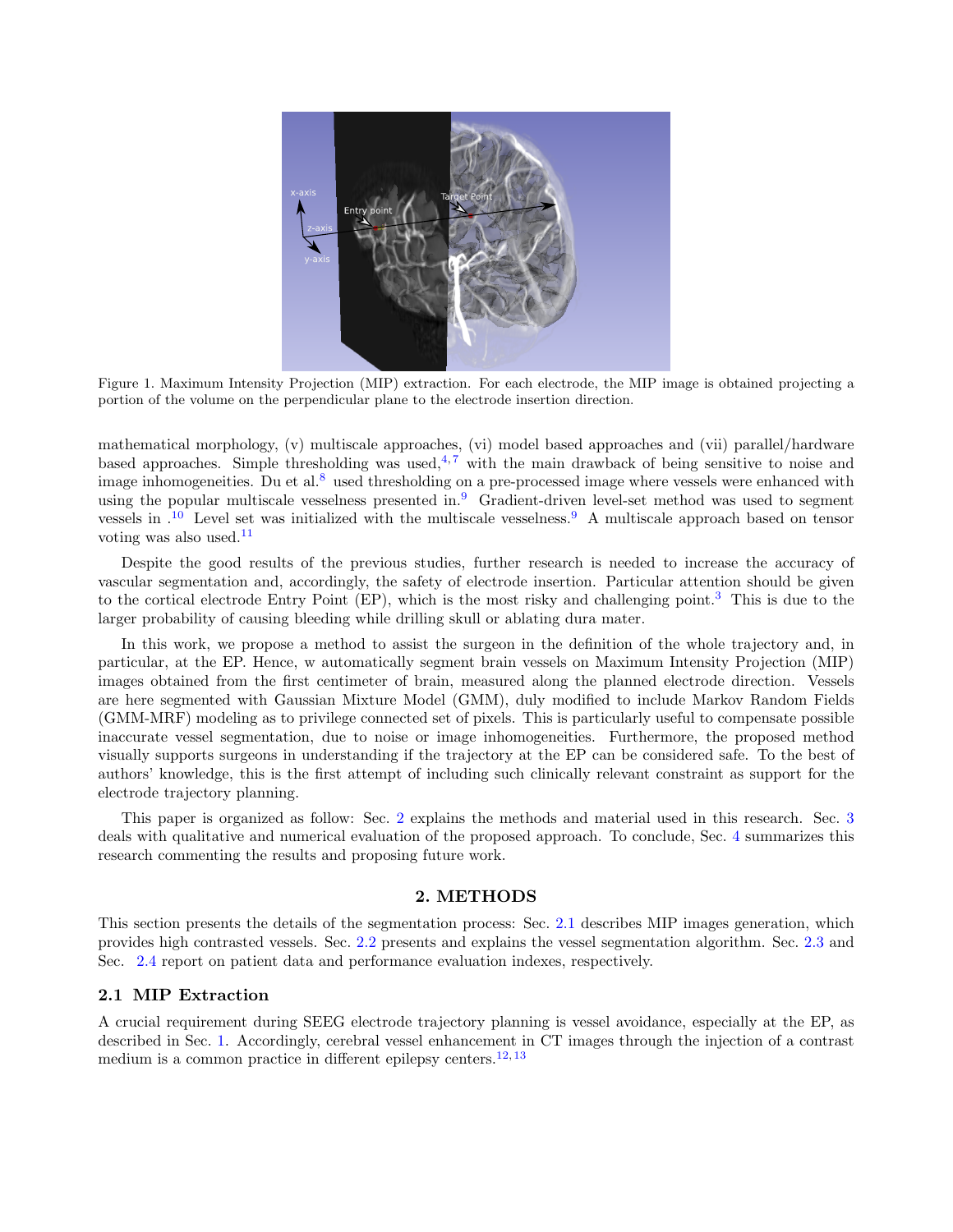In clinical practice, usually surgeons check interactively the whole trajectory looking for vessels presence, and modify it accordingly. Hence, we developed a python module in 3D Slicer,  $^{14}$  $^{14}$  $^{14}$  which allows surgeon to place EP and TP on vascular images (e.g. CT-DSA<sup>[3](#page-6-2)</sup>) defining an electrode trajectory. An orthogonal Reference Frame (RF) with origin in the EP and z-axis towards the Target Point (TP) is built, implementing the so-called Probe Eye View.

Nonetheless, vessel recognition is not an easy task and noisy spots could lead to misclassification. Therefore, in this paper we generate MIPs on Probe Eye View plane considering a user-defined portion of volume, enhancing vessel visualization and simplifying the understanding of their presence along the trajectory (Fig. [1\)](#page-1-2). To further focus on the EP, MIP images are automatically obtained from the first centimeter and subsequently processed to segment vessels as explained in Sec. [2.2.](#page-2-0)

#### <span id="page-2-0"></span>2.2 Vessel Segmentation

In this paper, vessel segmentation on MIP images is performed through GMM. GMM is a statistical modeling that aims to exploit the statistical differences in intensity distribution between vessels (bright) and background (dark). Therefore, it represents the most natural way to deal with the noisy nature of MIP images.<sup>[15](#page-7-9)</sup>

One of the main drawback of a classical GMM-based segmentation is the assumption of pixel independence, which could represent a limit in presence of high noise level. This is particularly true when dealing with MIP images, where the projection of noise causes isolated high intensity pixels that may be misclassified as vessels.<sup>[16](#page-7-10)</sup> To solve this issue, MRFs can be included in the GMM-based segmentation formulation to incorporate spatialcontext information by relaxing the pixel independence assumption.

The GMM formulation considers image intensities  $\mathbf{x} = (x_1, x_2, \dots, x_N)$  as a realization of a causal variable:  $\mathbf{X} = (X_1, X_2, \dots, X_N)$ , where the  $X_i$ 's are independent and identically distributed with probability density functions  $f(x_i)$ . Considering K classes, each one associated to a density function  $f_k(x_i|\theta_k)$ , the probability of a pixel to belong to the  $k^{th}$  class can be approximated by a Gaussian function:

$$
f_k(x_i|\theta_k) = \frac{1}{\sqrt{2\pi\sigma_k^2}} e^{\frac{(x_i - \mu_k)^2}{2\sigma_k^2}}, \quad \theta_k = (\mu_k, \sigma_k^2)
$$
 (1)

where  $\theta_k$  is a vector of two parameters: mean  $\mu_k$  and variance  $\sigma_k^2$  of the  $k^{th}$  Gaussian distribution. The parametrized probability density function can be written as follow:

$$
f(x_i|\Psi) = \sum_{k=1}^{K} \pi_k f_k(x_i, \theta_k)
$$
\n(2)

where  $\pi_k$ , called *mixing proportions*, satisfy:

$$
0 \le \pi_k \le 1 \quad \text{and} \quad \sum_{k=1}^K \pi_k = 1 \tag{3}
$$

and

$$
\mathbf{\Psi} = (\pi_1, \pi_2, ..., \pi_k, \Theta) \quad \text{with} \quad \mathbf{\Theta} = (\theta_1, \theta_2, ..., \theta_k) \tag{4}
$$

The goal is to maximize the logarithm of the likelihood function, obtained according to Bayes' theorem:

$$
\log L(\Psi) = \prod_{i=1}^{N} f(x_i | \Psi) = \prod_{i=1}^{N} \sum_{k=1}^{K} \frac{\pi_k}{\sqrt{2\pi \sigma_k^2}} e^{-\frac{(x_i - \mu_k)^2}{2\sigma_k^2}}
$$
(5)

Now, let  $Z_i$  be a random variable, which takes the values  $k = 1, 2, ..., K$  with probabilities  $\pi_1, \pi_2, ..., \pi_k$ respectively.  $Z_i$  can be considered as the label that indicates the class to which pixel i belongs to. This situation can be represented in an alternate way by defining the random vector  $\mathbf{Z_i} = (Z_1^{(i)}, Z_2^{(i)}, \dots, Z_K^{(i)})$ , where  $Z_k^{(i)}$  $\boldsymbol{k}^{(i)}$  is defined as: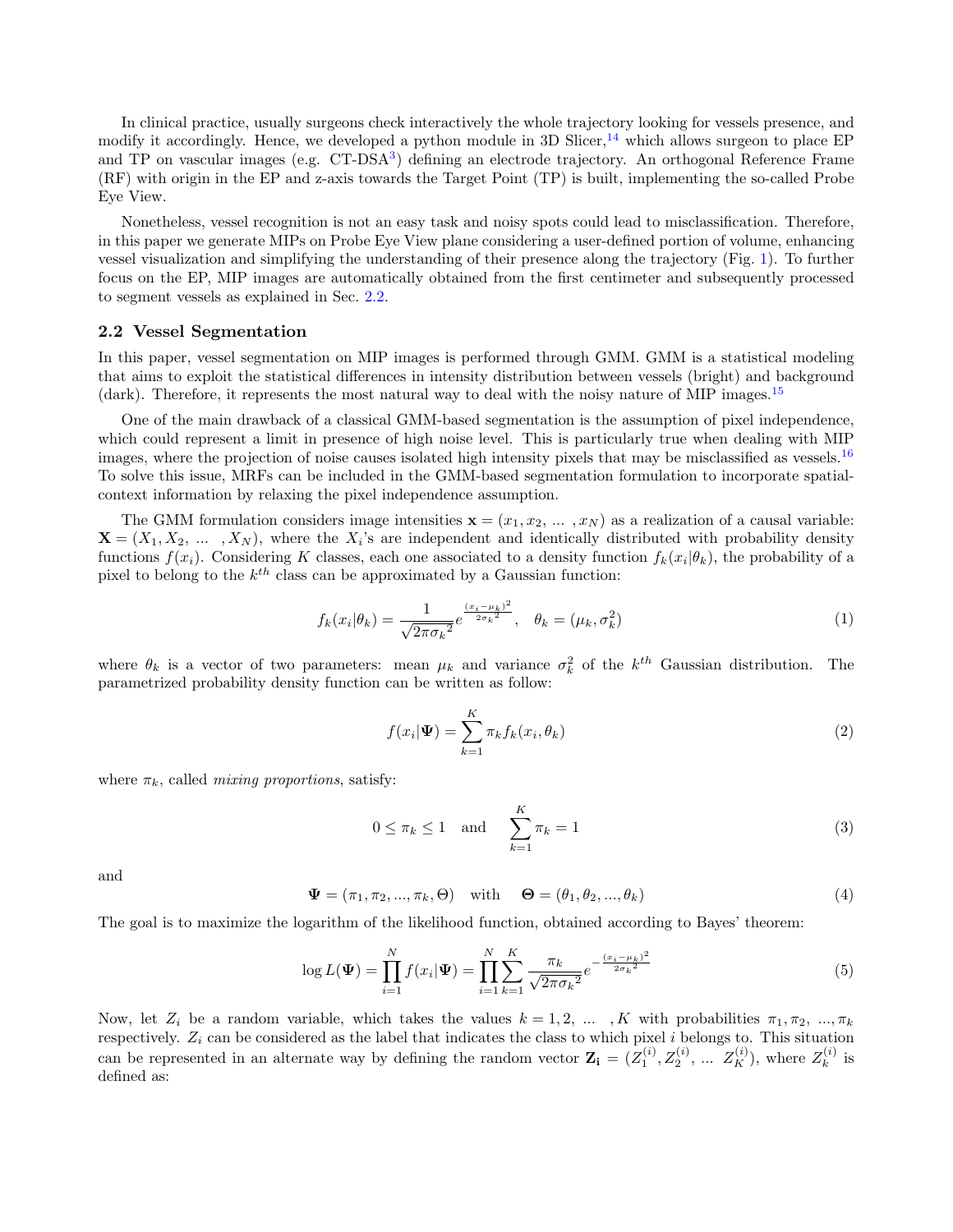

<span id="page-3-0"></span>Figure 2. Histogram of a MIP image extracted at the cortical EP of an electrode, considering the portion of volume contained in the first centimeter of the trajectory. It can be noticed that there is a major background component at low intensity values, while higher values represents vessels. The two components have been enhanced by their respective fitted Gaussian distribution.

$$
Z_k^{(i)} = \begin{cases} 1 & \text{if } X_i \in k \\ 0 & \text{otherwise} \end{cases}
$$
 (6)

With this definition, the  $\mathbf{Z_i}$ 's follow a multinomial distribution and using this fact and the Bayes' rule the posterior probability can be obtained as:

$$
P(Z_i = k | x_i, \Psi) = \frac{P(Z_i = k)P(x_i | Z_i = k, \Psi)}{F(x_i, \Psi)}
$$
  
= 
$$
\frac{\pi_k f_k(x_i | \theta_k)}{\sum_{m=1}^K \pi_m f_m(x_i | \theta_m)} = p_{ik}
$$
 (7)

The  $p_{ik}$  are called *pixel membership* because they represent the probability that pixel i<sup>th</sup> belongs to the  $k^{th}$ class. To estimate the parameters of each Gaussian class, the Expectation Maximization (EM) approach can be used in order to maximize the likelihood function. In Expectation (E) step, the likelihood function is calculated using the current parameters, while in the Maximization (M) step the parameters are updated. More in detail, the following equations are used for parameters updating:

$$
\pi_k^{n+1} = \frac{1}{N} \sum_{i=1}^N p_{ik}^n \tag{8}
$$

$$
\mu_k^{n+1} = \frac{1}{N\pi_k^{n+1}} \sum_{i=1}^N p_{ik}^n x_i \tag{9}
$$

$$
(\sigma_k^2)^{n+1} = \frac{1}{N\pi_k^{n+1}} \sum_{i=1}^N p_{ik}^n (x_i - \mu_k^{n+1})^2
$$
\n(10)

Posterior probabilities  $p_{ik}$  have the following expression:

$$
p_{ik}^{n} = \frac{\frac{\pi_{k}^{n} e^{-\frac{(x_{i} - \mu_{k}^{n})^{2}}{2(\sigma_{k}^{2})^{n}}}}{\sqrt{2\pi(\sigma_{k}^{2})^{n}}}}{\sum_{m=1}^{K} \frac{\pi_{m}^{n} e^{-\frac{(x_{i} - \mu_{m}^{n})^{2}}{2(\sigma_{m}^{2})^{n}}}}{\sqrt{2\pi(\sigma_{m}^{2})^{n}}}}
$$
(11)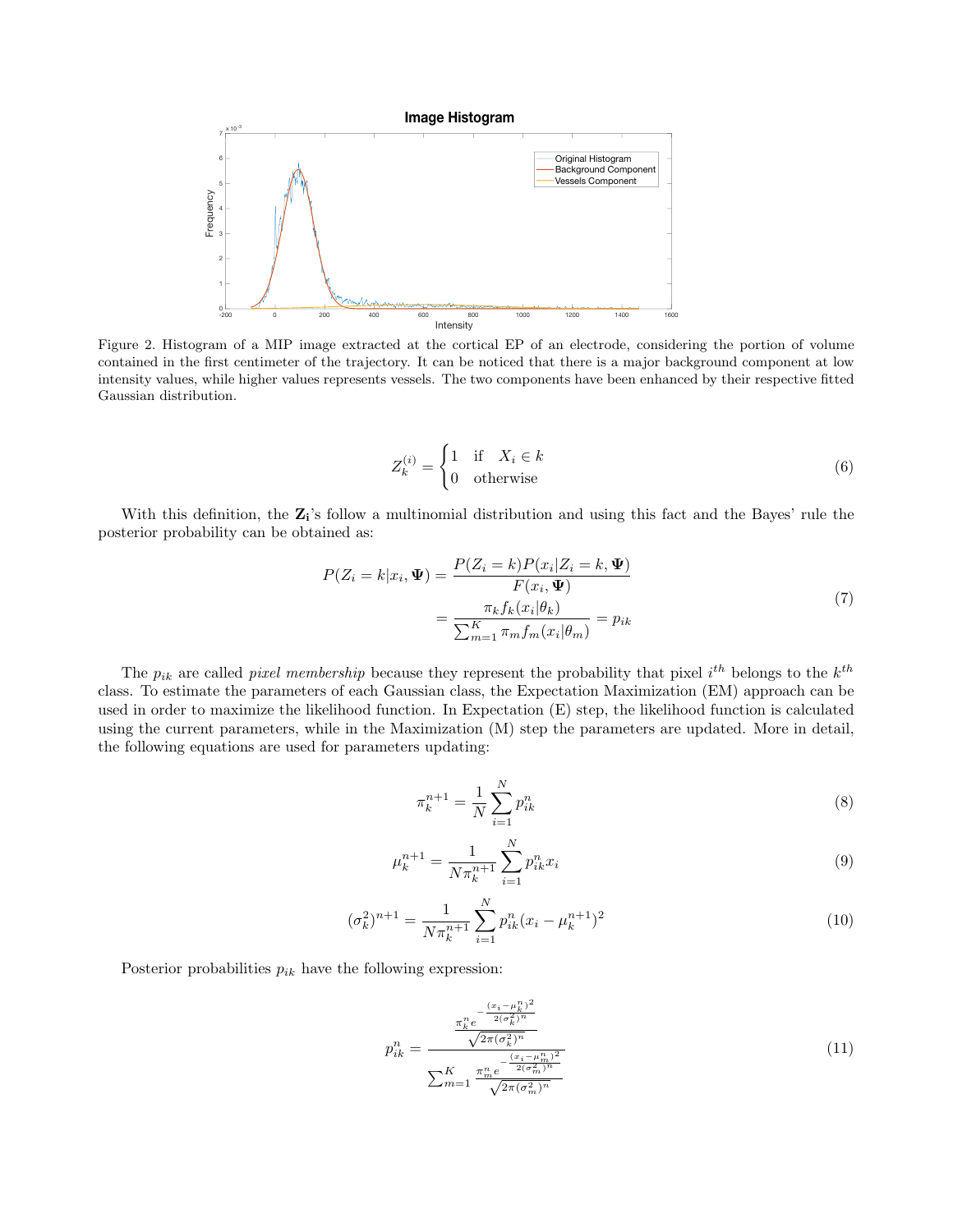The stopping rule, necessary because of the iterative nature of the algorithm, consists in the evaluation of the increment of the logarithm of the likelihood between two following iteration. If it is smaller than a threshold  $\epsilon$ , then the algorithm stops:

$$
\Delta(\log L(\Psi)) = |\log \Psi^{n+1} - \log \Psi^n| < \epsilon \tag{12}
$$

The  $X_i$ 's independence assumption is relaxed including Markov Random Field in the EM process.  $P(Z_i = k)$ can be so defined as:  $\theta$  s (k)

$$
P(Z_i = k) = \frac{e^{\beta \delta_i(k)}}{\sum_{k=1}^{K} e^{\beta \delta_i(k)}}
$$
(13)

where  $\beta > 0$  is a parameter controlling the influence of the i<sup>th</sup> pixel neighborhood  $R_i$  and  $\delta_i(k)$  is the number of neighbors of the  $i^{th}$  pixel that belong to class k.

Vessel segmentation is performed on a reduced portion of the image, which is automatically defined around the EP. An example histogram is shown in Fig. [2,](#page-3-0) where it is possible to notice the presence of a high narrow component at low intensities, representing the background, and a low wide component at high intensities, relative to the vessels. Hence, a two classes GMM-MRF is used, with 8-connected neighborhood,  $\beta = 1.5$  and  $\epsilon = 0.1$ .

#### <span id="page-4-0"></span>2.3 Dataset

In this study, a retrospective analysis on an anonymized data-set of 4 patients is performed. The dataset includes a 3D Cone-Beam Computed Tomography (CBCT) Digital Subtraction Angiography (DSA)<sup>[1](#page-6-0)</sup> acquired with Oarm 1000 System (Medtronic; Minneapolis, Minnesota, USA) and EP-TP list of electrodes. A total number of 51 images are analyzed, since 51 electrodes were implanted.

# <span id="page-4-1"></span>2.4 Validation

To validate GMM-MRF algorithm, we compared the results against manual segmentation performed under the supervision of an expert surgeon, which served as Gold Standard (GS). We computed indexes relative to Sensitivity  $(S_e)$ , Specificity  $(S_p)$ , Accuracy  $(Acc)$ , and Dice Similarity Coefficient  $(DSC)$ . Sensitivity indicates the proportion of True Positive  $(TP)$  which have been correctly identified, normalized over the sum of  $TP$  and False Negatives  $(FN)$  as shown in Eq. [14.](#page-4-2)

<span id="page-4-2"></span>
$$
Se = \frac{TP}{TP + TN} \tag{14}
$$

Se represents the vessel pixels which have been correctly classified as vessels. On the other side,  $Sp$  indicates the proportion of True Negative  $(TN)$ , normalized over the sum of TN and False Positive  $(FP)$  as in Eq. [15.](#page-4-3) Then,  $Sp$  indicates how well the background has been classified.

<span id="page-4-3"></span>
$$
Sp = \frac{TN}{TN + FP}
$$
\n<sup>(15)</sup>

Accuracy (Acc) measures the closeness of the segmentation to the GS, with an index representing the proportion of true results as shown in Eq. [16.](#page-4-4)  $\pi$  P +  $\pi$ <sup> $\pi$ </sup>

<span id="page-4-4"></span>
$$
Acc = \frac{TP + TN}{TP + TN + FP + FN}
$$
\n<sup>(16)</sup>

DSC is based on the superposition of spatial regions, and have been widely used for segmentation algorithms validation. Defining  $|\Omega_1|$  and  $|\Omega_2|$  as the number of segmented pixels in the two spatial regions, the index is computed as shown in equation [17.](#page-4-5)

<span id="page-4-5"></span>
$$
DSC = \frac{2 * |\Omega_1 \cap \Omega_2|}{|\Omega_1| + |\Omega_2|} \tag{17}
$$

GMM-MRF were compared also with manual global Thresholding (Th) and classical Gaussian Mixture Model (GMM). All segmentation results were always compared with GS. For each MIP image, the Th value was manually chosen to guarantee the best segmentation based on a qualitative analysis.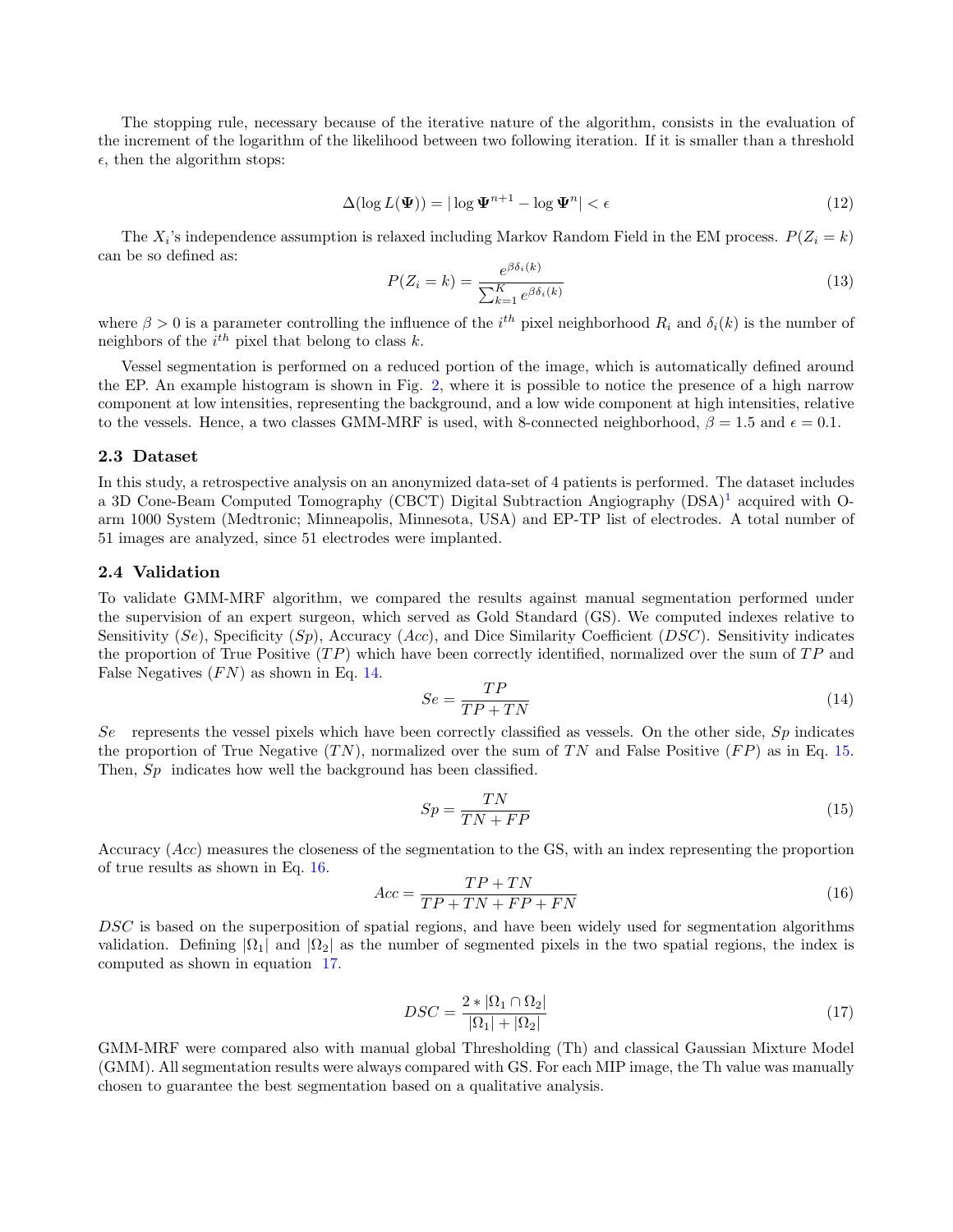<span id="page-5-5"></span>Table 1. Performance measure for Th, GMM and GMM-MRF. Sensitivity  $(Se)$ , Specificity  $(Sp)$ , Accuracy (Acc) and Dice Similarity Coefficient (DSC) median values (and interquartile ranges) are reported.

<span id="page-5-2"></span>

|     | Тh             | GMM.           | GMM-MRF                        |
|-----|----------------|----------------|--------------------------------|
| Se  | 0.7608(0.1434) | 0.9289(0.0508) | $\overline{0.8060}$ $(0.0722)$ |
| Sp  | 0.9927(0.0068) | 0.9608(0.0346) | 0.9904(0.0082)                 |
| Acc | 0.9642(0.0133) | 0.9553(0.0273) | 0.9668(0.0108)                 |
| DSC | 0.8403(0.0639) | 0.8312(0.0674) | 0.8545(0.0381)                 |

<span id="page-5-3"></span><span id="page-5-1"></span>

Figure 3. Se [\(3a\)](#page-5-1), Sp [\(3b\)](#page-5-2), Acc [\(3c\)](#page-5-3) and DSC [\(3d\)](#page-5-4) boxplots for thresholding, GMM and GMM+MRF. Statistical differences are reported.

We applied the Kolmogorov-Smirnov test to check the normality of our data, and consequently a Kruskall-Wallis test and a multiple comparison test<sup>[17](#page-7-11)</sup> check any statistical difference between the results. Statistical analysis was performed in MATLAB R2016.

# <span id="page-5-4"></span>3. RESULTS

<span id="page-5-0"></span>In this section segmentation results in terms of Se, Sp, Acc and DSC are presented. Se, Sp, Acc and DSC boxplots are shown in Fig. [3.](#page-5-5) Statistical differences are highlighted. Table [1](#page-5-5) shows the Se, Sp, Acc and DSC median and inter-quartile range values for Th, GMM and GMM-MRF. Fig. [4](#page-6-6) shows the obtained segmentation for a MIP image.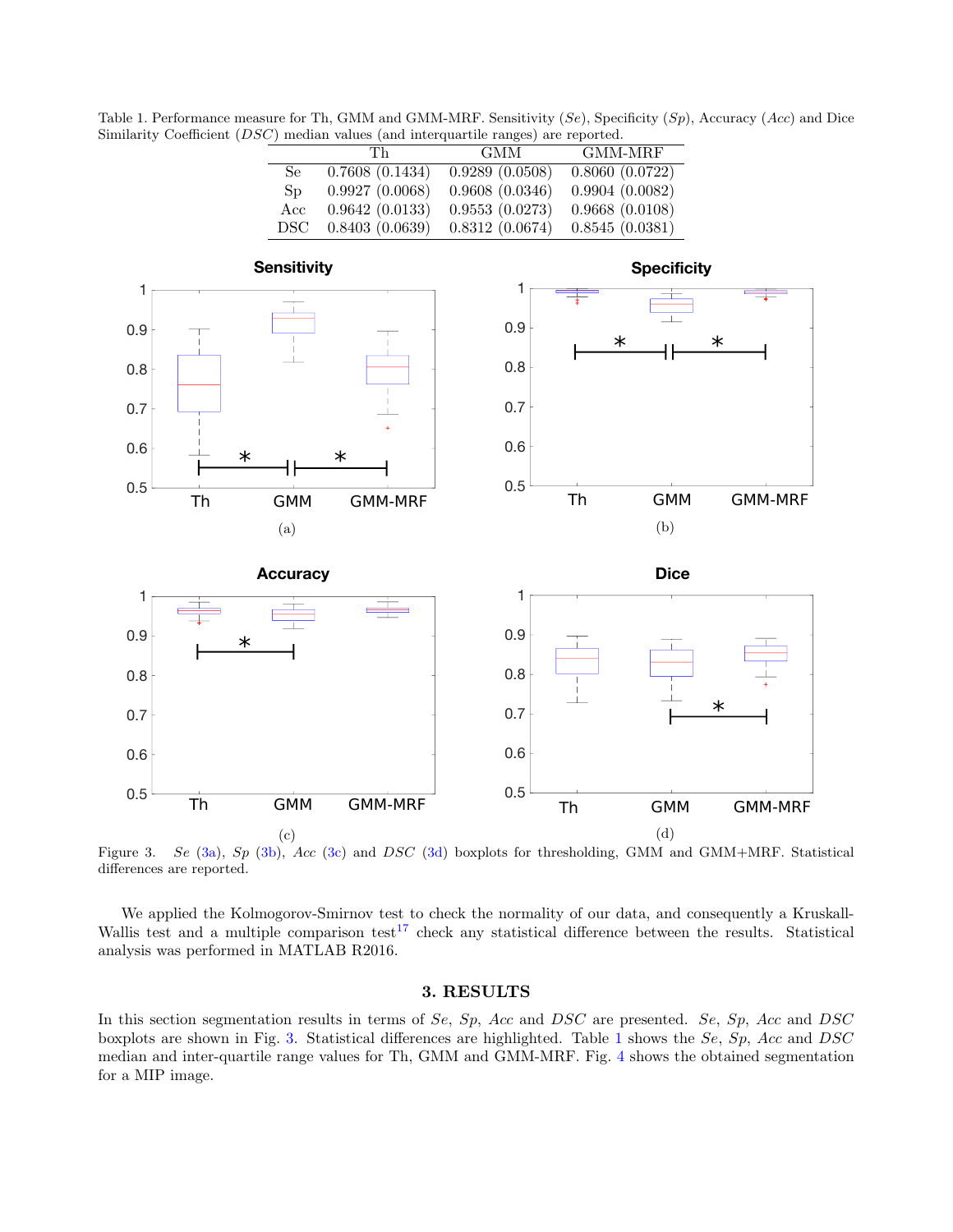<span id="page-6-7"></span>

<span id="page-6-6"></span>Figure 4. Segmentation results for a MIP image. [\(4a\)](#page-6-7) Original MIP image. [\(4b\)](#page-6-8), [\(4c\)](#page-6-9), [\(4d\)](#page-6-10) Segmentation obtained with manual Th, GMM and GMM-MRF, respectively. White dotted circles indicate where the GMM-MRF segmentation was able to reproduce the brain vessel connectivity, overcoming image intensity drop.

## <span id="page-6-10"></span><span id="page-6-9"></span><span id="page-6-8"></span>4. DISCUSSION AND FUTURE WORK

<span id="page-6-5"></span>In this work we presented an innovative method to assist surgeons during trajectory planning of electrodes in SEEG. MIP images are used to enhance vessel structures around the electrode, while an automatic segmentation method allows to eliminate possible unconnected noisy pixels.

From the performed analysis, generally GMM-MRF showed better performance with respect to the other methods. Both methods, Th and GMM-MRF were found statistically different with respect the indexes computed, showing better performances in terms of  $Sp$ , Acc and DSC. In addition, by visually inspecting segmentation results, GMM-MRF was able to better represent the connected nature of the brain vessels, especially in presence of image intensity drop, typical of MIP images (e.g. Fig. [4\)](#page-6-6) without oversegment vessels.

Th and GMM-MRF showed similar performances, and no statistical difference were found between the two methods. It is reasonable that Th performed so well due to the high contrast between the background and vessels, guaranteed by contrast medium and MIP. However, selecting an optimal threshold could not be an immediate task and it is affected by inter-subject variability. On the contrary, GMM-MRF led to better results in terms of segmentation, and represents a completely automatic method able to identify vessel structures and compensate noisy pixels introduced by MIP.

Future work will explore the possibility to extend this method for volume segmentation. A similar approach will be applied by generating MIP images iteratively using contiguous portions of the volume along electrode principal axis and merge the results to segment the whole vascular structure. Moreover, the approach here presented can be easily integrated in an automatic trajectory planner, such as the one presented in,<sup>[4](#page-6-3)</sup> to further automatically support surgeons in the definition of safe electrode trajectories.

## REFERENCES

- <span id="page-6-0"></span>[1] Cardinale, F., Pero, G., Quilici, L., Piano, M., Colombo, P., Moscato, A., Castana, L., Casaceli, G., Fuschillo, D., Gennari, L., Cenzato, M., Lo Russo, G., and Cossu, M., "Cerebral angiography for multimodal surgical planning in epilepsy surgery: description of a new three-dimensional technique and literature review," World neurosurgery  $84(2)$ , 358–367 (2015).
- <span id="page-6-1"></span>[2] Cardinale, F., Casaceli, G., Raneri, F., Miller, J., and Lo Russo, G., "Implantation of stereoelectroencephalography (seeg) electrodes: a systematic review," Clinical Neurophysiology , 490–502 (2016).
- <span id="page-6-2"></span>[3] Cardinale, F., Cossu, M., Castana, L., Casaceli, G., Schiariti, M. P., Miserocchi, A., Fuschillo, D., Moscato, A., Caborni, C., Arnulfo, G., et al., "Stereoelectroencephalography: surgical methodology, safety, and stereotactic application accuracy in 500 procedures," Neurosurgery  $72(3)$ , 353–366 (2013).
- <span id="page-6-3"></span>[4] De Momi, E., Caborni, C., Cardinale, F., Casaceli, G., Castana, L., Cossu, M., Mai, R., Gozzo, F., Francione, S., Tassi, L., et al., "Multi-trajectories automatic planner for StereoElectroEncephaloGraphy (SEEG)," International journal of computer assisted radiology and surgery 9(6), 1087–1097 (2014).
- <span id="page-6-4"></span>[5] Sparks, R., Zombori, G., Rodionov, R., Nowell, M., Vos, S. B., Zuluaga, M. A., Diehl, B., Wehner, T., Miserocchi, A., McEvoy, A. W., et al., "Automated multiple trajectory planning algorithm for the placement of stereo-electroencephalography (SEEG) electrodes in epilepsy treatment," International Journal of Computer Assisted Radiology and Surgery , 1–14 (2016).